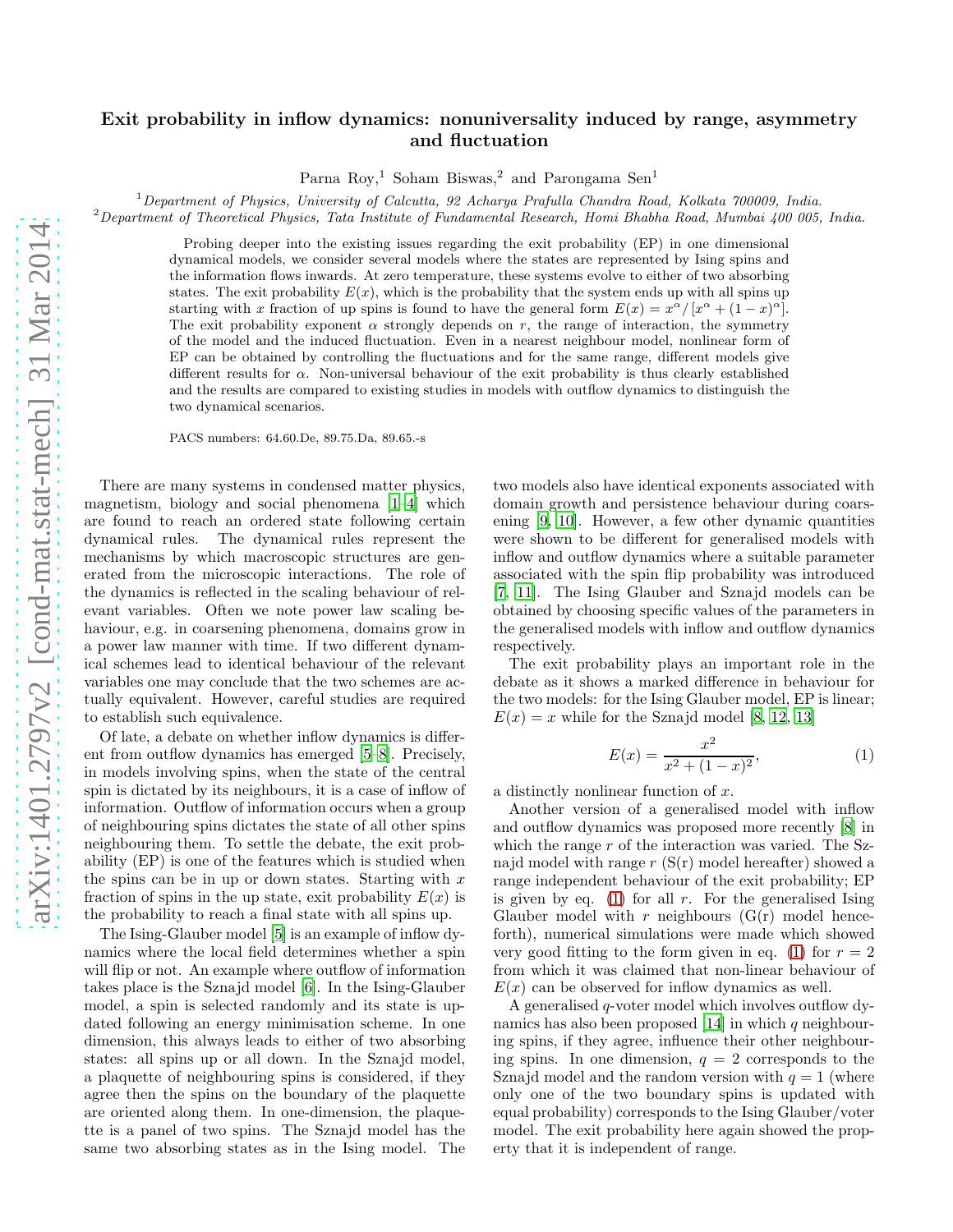| Configurations of the<br>neighbouring spins |  |  |  |  | Updated central spin for the<br>different dynamical rules |         |         |                                |
|---------------------------------------------|--|--|--|--|-----------------------------------------------------------|---------|---------|--------------------------------|
|                                             |  |  |  |  | G(1)                                                      | G(2)    | C(2)    | FA                             |
|                                             |  |  |  |  |                                                           |         |         |                                |
|                                             |  |  |  |  |                                                           |         |         |                                |
|                                             |  |  |  |  | $\circ$                                                   |         |         |                                |
|                                             |  |  |  |  | $\circ$                                                   | O       | $\circ$ | $\circ$                        |
|                                             |  |  |  |  | $\circ$                                                   |         |         |                                |
|                                             |  |  |  |  | $\circ$                                                   | O       | $\circ$ | $\circ$                        |
|                                             |  |  |  |  |                                                           | $\circ$ |         | $(J_1 > J_2)$                  |
|                                             |  |  |  |  |                                                           |         |         | $O (J_1 = J_2)$<br>$J_1 < J_2$ |
|                                             |  |  |  |  |                                                           |         |         |                                |

<span id="page-1-2"></span>FIG. 1. (Color online) Left panel shows configuration of the neighbouring spins of the central spin represented by a •which means either of the up/down states at time  $t$ . Right panel shows the state of the central spin after it is updated according to the different dynamical rules. A ∘ implies an "undecided" state when the up/down state occurs with equal probability. The other eight states can be obtained by inversion.

The shape of the exit probability is an important issue. Another interesting point to be noted is, in all the different models studied so far [\[8,](#page-4-2) [12–](#page-4-8)[14\]](#page-4-10) in one dimension, no finite size dependence has been noted in EP. However, there is a school of thought that such effects do exist and in reality exit probability has a step function behaviour in the thermodynamic limit [\[15](#page-4-11)] as observed in higher dimensions [\[16](#page-4-12)[–18](#page-4-13)]. Such a step function behaviour also occurs for a special class of one-dimensional models where the dynamical rule involves the size of the neighbouring domains [\[19,](#page-4-14) [20](#page-4-15)]. However, in the present work, we consider only those models with inflow dynamics (all of which are short ranged) which belong to the Ising-Glauber class as far as dynamical behaviour is concerned. Our aim is to find out how EP depends on various factors incorporated in the dynamics. Our main result is that a general form for the exit probability given by

<span id="page-1-0"></span>
$$
E(x) = \frac{x^{\alpha}}{x^{\alpha} + (1 - x)^{\alpha}}
$$
 (2)

exists, where  $\alpha$ , the so called exit probability exponent is very much dependent on factors like the range of interaction, asymmetry of the model and fluctuation present in the dynamics.

Models and results:

1. The Ising Glauber model with r neighbours  $(G(r))$ :



<span id="page-1-3"></span>FIG. 2. (Color online) Exit probability versus initial concentration of up spins in the generalised Ising  $(G(r))$ ; left panel) and cutoff models  $(C(r))$ ; right panel) with  $r = 3$ . The  $L = 1000$  curves are fitted with the best fit line of the form given in eq. [\(2\)](#page-1-0).

To update the *i*th spin  $s_i(=\pm 1)$  here, one computes

<span id="page-1-1"></span>
$$
x = \sum_{j=1}^{r} [s_{i+j} + s_{i-j}].
$$
 (3)

If  $x > 0, s_i = 1$ , if  $x < 0, s_i = -1$  and  $s_i$  is flipped with probability  $1/2$  if  $x = 0$ . For  $G(r)$ , results are known for  $r = 1$  (exact) [\[3\]](#page-4-16) and 2 (numerical) [\[8\]](#page-4-2). We have obtained results for higher values of r.

2. The cutoff model: A model with a cutoff at r called the  $C(r)$  model proposed in [\[21](#page-4-17)] was also studied. Here only the spins sitting at the domain boundary are liable to flip. To update such a spin on site  $i$ , we calculate two quantities  $r_1$  and  $r_2$ .  $r_1$  is determined from the condition  $s_{i+1} = s_{i+2} = \cdots = s_{i+r_1} \neq s_{i+r_1+1};$ 

and similarly  $r_2$  is calculated from the spins on the left side of the *i*th spin.  $r_1$  and  $r_2$  are both restricted to a maximum value  $r$ . Hence the neighbouring domain sizes  $r_1$  and  $r_2$  are calculated subject to the restriction that the maximum size is r. When  $r_1$  is greater (less) than  $r_2$ , the state of the right (left) neighbours is adopted. If  $r_1 = r_2$ , the spin is flipped with probability 1/2. C(r) is equivalent to  $G(r)$  for  $r = 1$ .

3. The ferromagnetic asymmetric next nearest model  $(FA)$  model: The  $G(2)$  or  $C(2)$  models can in fact be shown to be special cases of the Ising model with second neighbour interaction. The Hamiltonian for this model is

$$
H = -J_1 \sum_{i} s_i s_{i+1} - J_2 \sum_{i} s_i s_{i+2}.
$$
 (4)

Here, the role of asymmetry can be studied by varying  $\kappa = J_2/J_1$ . The special case  $\kappa = 1$  is identical to G(2).  $\kappa < 1$  corresponds to C(2) and for  $\kappa > 1$  one may expect a different behaviour. This system can be regarded as a ANNNI chain [\[22\]](#page-4-18) with both interactions positive (ferromagnetic). By definition the FA model has range  $r = 2$ . 4. The  $W(r)$  model: The  $W(r)$  model is exactly like the Ising Glauber model except for the fact that when  $x = 0$  in eq. [\(3\)](#page-1-1), the spins are flipped with probability  $W_0$  [\[11\]](#page-4-7). It is known that for  $W_0 = 0$ , which is called the constrained Glauber model, absorbing states are frozen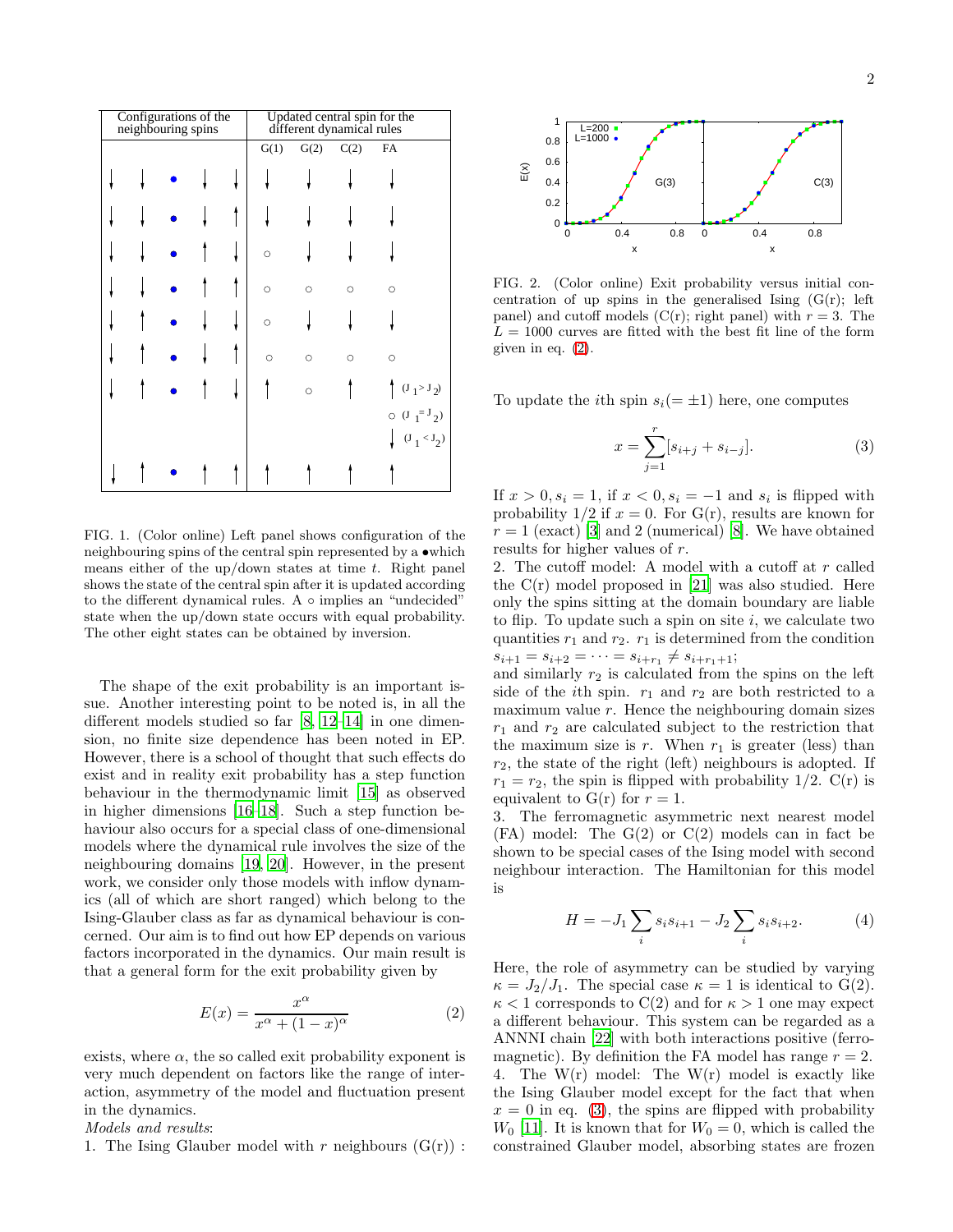

<span id="page-2-1"></span>FIG. 3. (Color online) Plot of the exponent  $\alpha$  against range r for  $G(r)$  and  $C(r)$  models. The full line corresponds to the fitting form of eq.[\(5\)](#page-2-0)

.

states which are not the all up/down states.  $W_0 = 0.5$ corresponds to the Ising Glauber model while  $W_0 = 1$ is the case of Metropolis rule.  $W_0$  in a sense quantifies the fluctuation induced by the dynamics, the fluctuation is maximum when  $W_0 = 1$  which causes the spins to flip whenever  $x$  in eq. [\(3\)](#page-1-1) equals zero. In this model, we have studied the case for  $r \geq 1$ .

In Fig. [1,](#page-1-2) we have presented the possible updated configurations for the central spin corresponding to eight different configurations of its 4 nearest neighbours for  $G(1)$ ,  $G(2)$ ,  $C(2)$  and FA. The other eight cases can be obtained by inverting all the spins. It is immediately noted that  $G(r)$  and  $C(r)$  differ even for  $r = 2$ . For FA, we may expect a new value of  $\alpha$  for  $\kappa > 1$ , which, however, should not depend on the exact value of the  $\kappa$ . It is also seen that the central spin is "undecided" in maximum number of cases in  $G(1)$ , such cases are less in number for  $G(2)$ and even less in C(2) and FA with  $\kappa \neq 1$ . We will discuss the effect of this feature on EP later.

As mentioned before, the EP follows a behaviour given by eq. [\(2\)](#page-1-0) in all cases. Typical variation of the EP for  $G(r)$  and  $C(r)$  for  $r = 3$  are shown in Fig. [2.](#page-1-3) In Fig. [3,](#page-2-1) we plot the values of  $\alpha$  against r for these two models. We note that  $\alpha$  is an increasing function of r for both models. Hence  $\alpha$  for  $G(r)$  is greater than 2 for  $r > 2$  and the value of  $\alpha = 2$  coincides with the S(r) value only for  $r = 2$ . On the other hand,  $\alpha$  for C(r) is less compared to G(r) for all  $r > 1$ . We try a general form to fit  $\alpha$  with r as

<span id="page-2-0"></span>
$$
(\alpha - 1) = a(r - 1)^b \tag{5}
$$

and note that it shows a fairly good fitting for both  $G(r)$ and C(r) with  $a = 1.04 \pm 0.02$ ,  $b = 0.66 \pm 0.02$  for G(r) and  $a = 0.85 \pm 0.01$ ,  $b = 0.56 \pm 0.01$  for C(r). Both a and b are larger for  $G(r)$  indicating the stronger dependence on r.

The FA model, as expected, gives  $\alpha = 1.85 \pm 0.03$  for  $\kappa$  < 1 which is identical to the C(2) value (1.85  $\pm$  0.02) and  $\alpha = 2$  for  $\kappa = 1$  (the G(2) model). In the third case



<span id="page-2-2"></span>FIG. 4. (Color online) Exit probability for the FA model: main plot shows the result for  $\kappa = 2$  for different system sizes. Top left inset shows  $E(x)$  for  $\kappa < 1$  and  $C(2)$  which give identical results as expected; bottom right inset shows that for  $\kappa > 1$ , EP is independent of the exact value of  $\kappa$ . The solid lines are guides to the eye.

 $\kappa > 1$ , we get a new value of  $\alpha = 2.24 \pm 0.04$ . The results are shown in Fig. [4.](#page-2-2)

The  $W(r)$  model leads to both qualitatively and quantitatively different results. Even for  $r = 1$ , the exit probability does not have a linear dependence on x for  $W_0 \neq 0.5$ ;  $\alpha \neq 1$  unlike the Ising-Glauber case (Fig. [5\)](#page-3-1). Here too we find  $\alpha$  to be dependent on r. We plot the dependence of  $\alpha$  against  $W_0$  for  $r = 1, 2$  and 3 in Fig. [6.](#page-3-2) For the W(1) model,  $\alpha$  behaves as  $1/\sqrt{2W_0}$  as  $W_0 \rightarrow 1$ . The values of  $\alpha$  for  $r = 2$  and  $r = 1$  differ by unity for any  $W_0$  as in the Ising Glauber model. However, the differences in the values of  $\alpha$  for W(3) and W(2) weakly increase with  $W_0$ . It is interesting to note here that Glauber ( $W_0 = 0.5$ ) and Metropolis ( $W_0 = 1$ ) algorithms give different values of  $\alpha$  although for any  $W_0 \neq 0$ , the  $W(r)$  model belongs to the Glauber universality class [\[11\]](#page-4-7).

Some general features can immediately be noted from the results. If r is increased,  $\alpha$  increases indicating that the exit probability becomes steeper in models with inflow dynamics. When r is same in two models,  $\alpha$  assumes different values due to the presence of other factors. For example, both  $G(2)$  and FA  $(\kappa > 1)$  have  $r = 2$ , but  $\alpha$  is larger in the latter. The two models differ in the number of so called "undecided states" (see Fig. [1\)](#page-1-2) and apparently  $\alpha$  is larger when such states are less in number. In order to account for the fact that  $C(2)$  has a smaller value of  $\alpha$  compared to G(2), although the number of undecided states is less here, one must also note that the effective number of neighbours in  $C(2)$  is less than 2. The combined effect makes the value of  $\alpha$  smaller indicating that the range has a stronger effect on EP than stochasticity.

The results in the  $W(r)$  model can be qualitatively explained. For  $r = 1$ , we note that the EP curves have different curvature for  $W_0$  below and above  $W_0 = 0.5$ . Let us take the case when  $x < 0.5$  where EP is larger for  $W_0 > 0.5$  compared to the value at  $W_0 = 0.5$ . This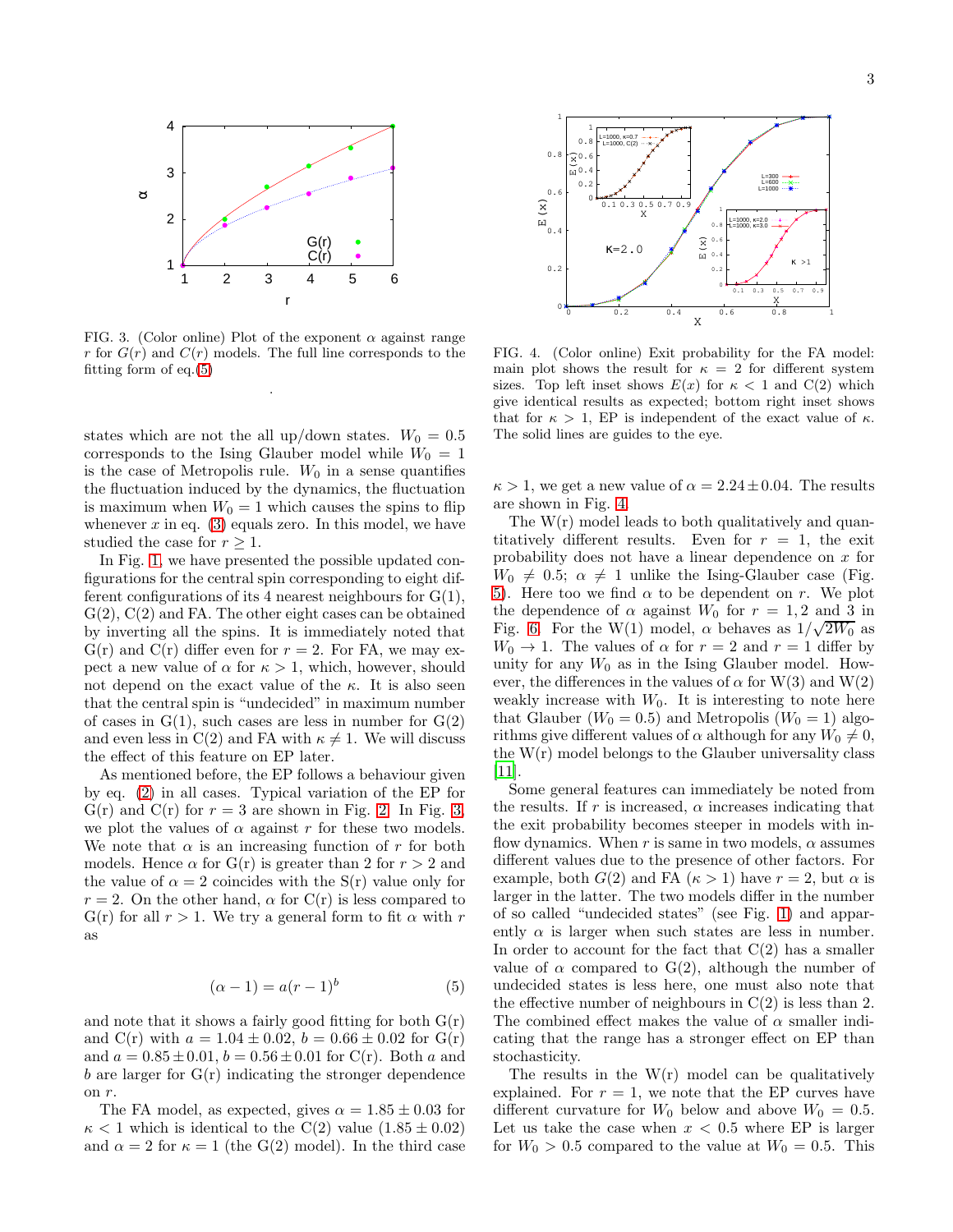

<span id="page-3-1"></span>FIG. 5. (Color online) Exit probability versus initial concentration of up spins in the W(r) model,  $r = 1$  (left panel) and  $r = 2$  (right panel). The solid lines are guides to the eye.



<span id="page-3-2"></span>FIG. 6. (Color online) Exponent  $\alpha$  against  $W_0$  in the W(r) model with  $r = 1$ , 2 and 3. The solid lines are guides to the eye.

happens since the initial state here contains more spins in the down state, and the flipping probability is larger than  $1/2$ . Same logic explains why EP is less when  $x >$ 0.5. At  $x = 0.5$ ,  $E(x)$  is equal to 1/2 for all models as  $E(x) + E(1-x) = 1$ . So the curves cross at  $x = 0.5$ and  $\alpha$  has a smaller value than 1 for  $W_0 > 0.5$  and larger value than 1 for  $W_0 < 0.5$  (as for  $W_0 = 0.5$ ,  $E(x) = x$ , or  $\alpha = 1$ ). W<sub>0</sub> effectively controls the fluctuation and we find that it can alter the value of  $\alpha$ . For larger values of r, similarly,  $\alpha$  is larger (smaller) than the G(r) values for  $W_0 < 0.5$  ( $W_0 > 0.5$ ). However, the curvatures are same as  $\alpha > 1$  always.

We also note that no system size dependence of the EP is observed in any of the models even when  $r$  is increased, asymmetry is introduced or fluctuation is modified. So no indication of a step function like EP is there for finite values of  $r$  even in the thermodynamic limit. However, as r is made larger,  $\alpha$  increases and one can conclude that in the fully connected model corresponding to the infinite dimensional case,  $\alpha$  will diverge giving rise to a step function behaviour in the EP at  $x = 1/2$ .

<span id="page-3-0"></span>Some of the issues discussed in the beginning may be addressed now. First of all, it is evident that EP shows range dependence in models with inflow of information

in general in contrast to models with outflow of information, where increasing the range only results in change in timescales. In inflow dynamics, increasing  $r$  apparently makes the system approach higher dimensional behaviour, although no system size dependence appears. The fact that EP for  $S(r)$  and  $G(2)$  model [\[8,](#page-4-2) [13,](#page-4-9) [14](#page-4-10)] shows identical behaviour ( $\alpha = 2$ ) seems to be purely accidental; there are inflow and outflow models with  $r = 2$ which have  $\alpha \neq 2$ . However,  $\alpha$  can be nonintegral in inflow dynamics in contrast to known models with outflow dynamics [\[8,](#page-4-2) [14\]](#page-4-10) ( $\alpha = q$  for the q voter model).

An important issue is the question of universality. As already mentioned, all the models studied here have the same dynamical behaviour as far as coarsening is concerned; they all belong to the Ising-Glauber class with the dynamic exponent and persistence exponent identical. In fact, even the models with outflow dynamics like the Sznajd model belongs to this universality class [\[10](#page-4-5)] (we have checked for  $r = 2$  as well). Thus we find that the exit probability is a nonuniversal quantity, it depends on the details of the dynamical rule and is not simply determined by the fact whether information flows out or in. However, it seems safe to make the statement that there is a clear difference: outflow dynamics is characterised by no range dependence while inflow dynamics is.

The question that may naturally arise after this discussion is why does the EP behave differently when the coarsening behaviour is identical. Here it should be remembered that coarsening behaviour is strictly relevant to a completely random initial configuration corresponding to  $x = 1/2$ . Indeed, at  $x = 1/2$ , in all the cases  $E(x) = 1/2$ . Hence a deviation from the perfectly random state results in reaching the all up/down states with different probabilities for the different models.

In summary, we present evidence that the exit probability can be expressed in a general form. An exponent  $\alpha$  associated with the EP is identified which is strongly dependent on the details of the system as far as inflow dynamics is concerned.  $\alpha$  can have nonintegral values (even less than unity) for inflow dynamics while for the models with outflow dynamics studied so far, only integral values have been obtained. Most of the observed results can be qualitatively explained.

The range dependence distinguishes the inflow dynamics from outflow dynamics. Apart from the range dependence, the role of other factors in the dynamical rules also show their effect on EP in inflow dynamics. Effect of these factors in outflow dynamics may bring out further distinguishing features, a study in progress [\[23](#page-4-19)].

Acknowledgement: PR acknowledges financial support from UGC. PS acknowledges financial support from CSIR project. S.B. thanks the Department of Theoretical Physics, TIFR, for the use of its computational resources.